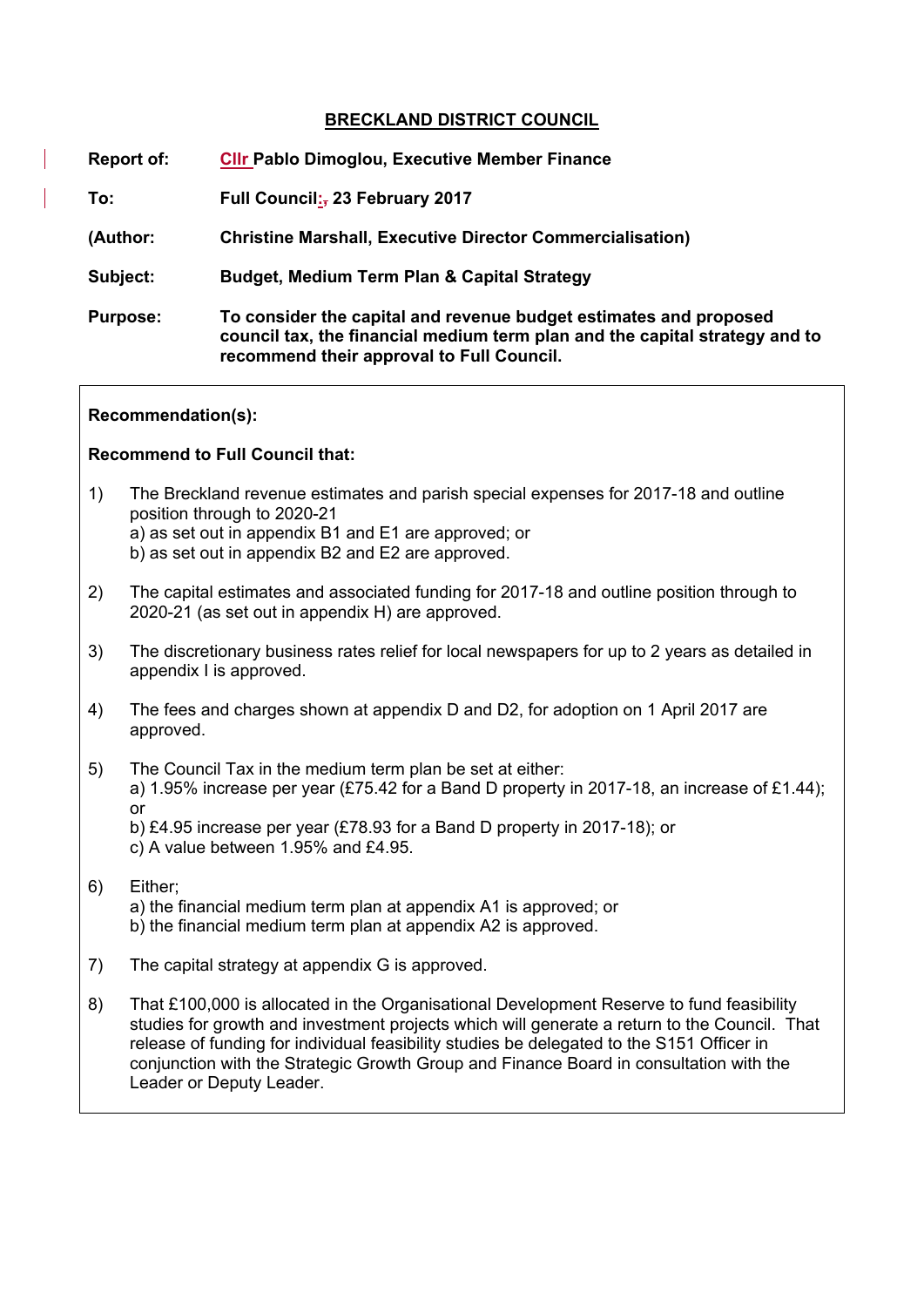### 1.0 **BACKGROUND**

1.1 This budget accommodates the latest known position, as the final confirmation of the Local Government Finance Settlement (including announcements for new homes bonus and referendum levels) has not been received at the time of writing this report. This is expected week commencing 20 February 2017 and Full Council will be updated with any known changes at the meeting.

This budget also offers Members a choice of Council Tax levels at recommendation 5 and due to this choice there are two sets of appendices at appendix A, B and E to accommodate the differences between the 1.95% and £4.95 council tax rise.

- 1.2 The appendices to this report outline the 2017-18 revenue and capital estimates for the General Fund, the proposals for the setting of discretionary fees and charges, the outline position through to 2020-21, the medium term financial plan and the capital strategy. The medium term financial plan sets out the framework within which the budget is to be set, to ensure that it enables the Council to achieve its own corporate objectives. The capital strategy sets out the framework for capital budget setting.
- 1.3 The budget, medium term plan and capital strategy have been considered by Overview & Scrutiny Committee and Cabinet, they have also been available for consultation on the Council's website in advance of this formal Council decision.
- 1.4 A small amount of feedback was received from the consultation:
	- Loans could be provided to forward fund delivery of the Attleborough link road;
	- Two requests for litter clear up at roadsides and paths;
	- A request for significant increased budget allocation to keep our environment tidy;
	- A comment from a resident that they would be willing to pay a higher council tax if it meant better services;
	- A request for improvement to roundabouts and improved infrastructure;
	- Thanks for the grants which are provided to towns or villages;
	- Suggestion of an old village school being brought back into use due to the large number of houses being built in the village.

#### **Revenue**

- 1.5 The budget approved by the Council in February 2016, provided a robust budget over the medium term, supported by the Moving Forward transformation plan. The Moving Forward programme includes efficiencies and service improvement in 4 main areas: Organisational Design, Commercialisation, Digitalisation and Aligning Public Services. Reserve funding was set aside in order to provide resource and investment to deliver the programme, innovative income generation and associated growth and investment plans. Successful delivery of this programme provided a balanced budget over the medium term. To date this programme is performing well with around a third of the 4 year target already delivered in year 1. Some timing delays have led to a forecast shortfall in achievement of targets in year 2, but these are still on track to deliver in the medium term. Projects within the programme have been flexed and updated as part of this budget process to ensure the programme remains up to date and deliverable.
- 1.6 The Council successfully applied for the Government's four year settlement offer, using the Moving Forward programme as the basis of the efficiency plan. Whilst this has given some certainty over this element of funding, at this stage of the budget process there still remain some un-knowns, including: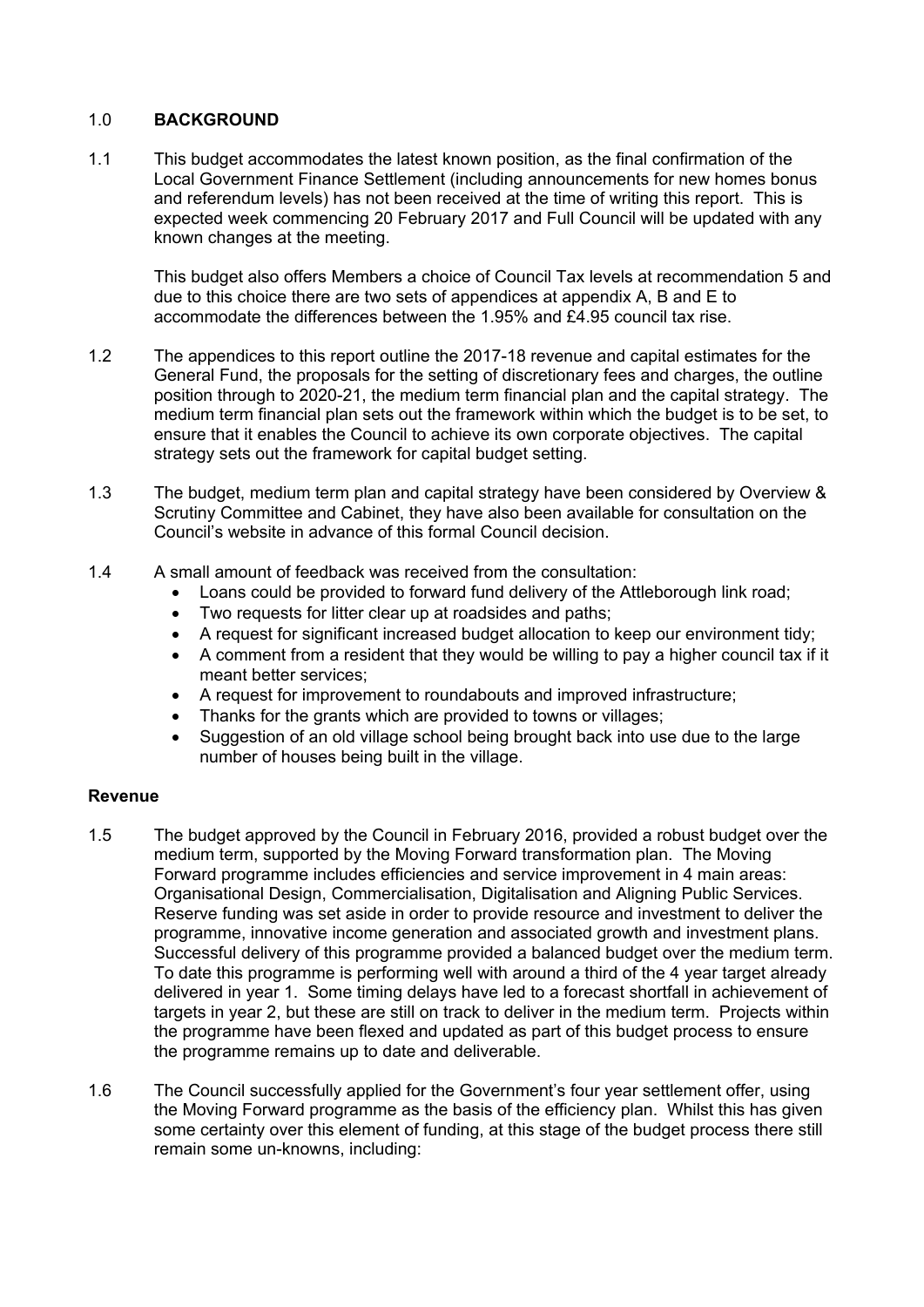- $\bullet$  New Homes Bonus the final Settlement will include the details of the scheme for the medium term;
- Council Tax referendum limits.

This budget includes assumptions for these areas and Full Council will be updated at the meeting.

- 1.7 Despite the challenges of reduced funding and economic uncertainty, the Council remains in a secure financial position across the medium term with no dependency on reserves. This draft budget continues to support the principal of reducing reliance on RSG to nil from 2019-20 and providing funding for both investment and growth funds.
- 1.8 Dependent on the council tax option chosen, there are different financial positions. At a 1.95% council tax rise, there is a budget gap of £268k in 2020-21, nil reliance on revenue support grant and a reliance of £1.8m on new homes bonus. At a £4.95 council tax rise, the budget is balanced, with an additional contribution to the investment fund available, nil reliance on revenue support grant and a reliance of £1.1m on new homes bonus.

 Under both council tax options there is a budget gap in 2017-18 which mainly results from timing changes of the four year Moving Forward programme and business rates growth which does not come into play until 2018-19. The Moving Forward programme remains on track to deliver the necessary savings over the four year term and individual projects will flex throughout this time and budgets will be adjusted, as required, to adapt to this flexing.

The budget gap in 2017-18 can be funded from the 2016-17 below budget spend, efficiencies achieved early and the organisational development reserve. Additional funding available in later years will be contributed to the investment fund to be spent on assets to generate a return. The budget gap in 2020-21 based on a 1.95% council tax rise will need to be funded from additional efficiencies identified from the Moving Forward transformation programme. The appendices to this report reflect these positions and funding.

- 1.9 Elected Members work to ensure the district and our residents remain at the heart of our financial planning, key headlines of the attached budget are:
	- $\triangleright$  No reduction in services;
	- $\triangleright$  No long term reliance on reserves;
	- $\triangleright$  Continued investment to support transformation in service delivery to improve outcomes for our customers;
	- $\triangleright$  Continued focus on district growth supporting local businesses and the economy and enabling a wide range of housing solutions;
	- $\triangleright$  Major capital investment in regeneration and services.
- 1.10 The Local Government Act 2003 introduced a requirement that the Chief Financial Officer reports on the robustness of the budget. I am satisfied the estimates have been prepared in a prudent manner, although it is recognised that there are a number of elements outside of the Council's control and these are identified within the "risks" section of appendix A1&2 and will be mitigated through the budget monitoring and risk management processes of the Council. I can confirm there is no dependency on reserves to finance recurrent expenditure and appendix A1&2 gives details of the General Fund and earmarked reserve balances and movements, which I consider to be adequate for the purposes of the Council over the medium term.
- 1.11 The investment and growth funds will financially support projects which provide an ongoing return to the Council and these projects will be supported by the necessary amount of due diligence and a relevant business plan. In order to move these projects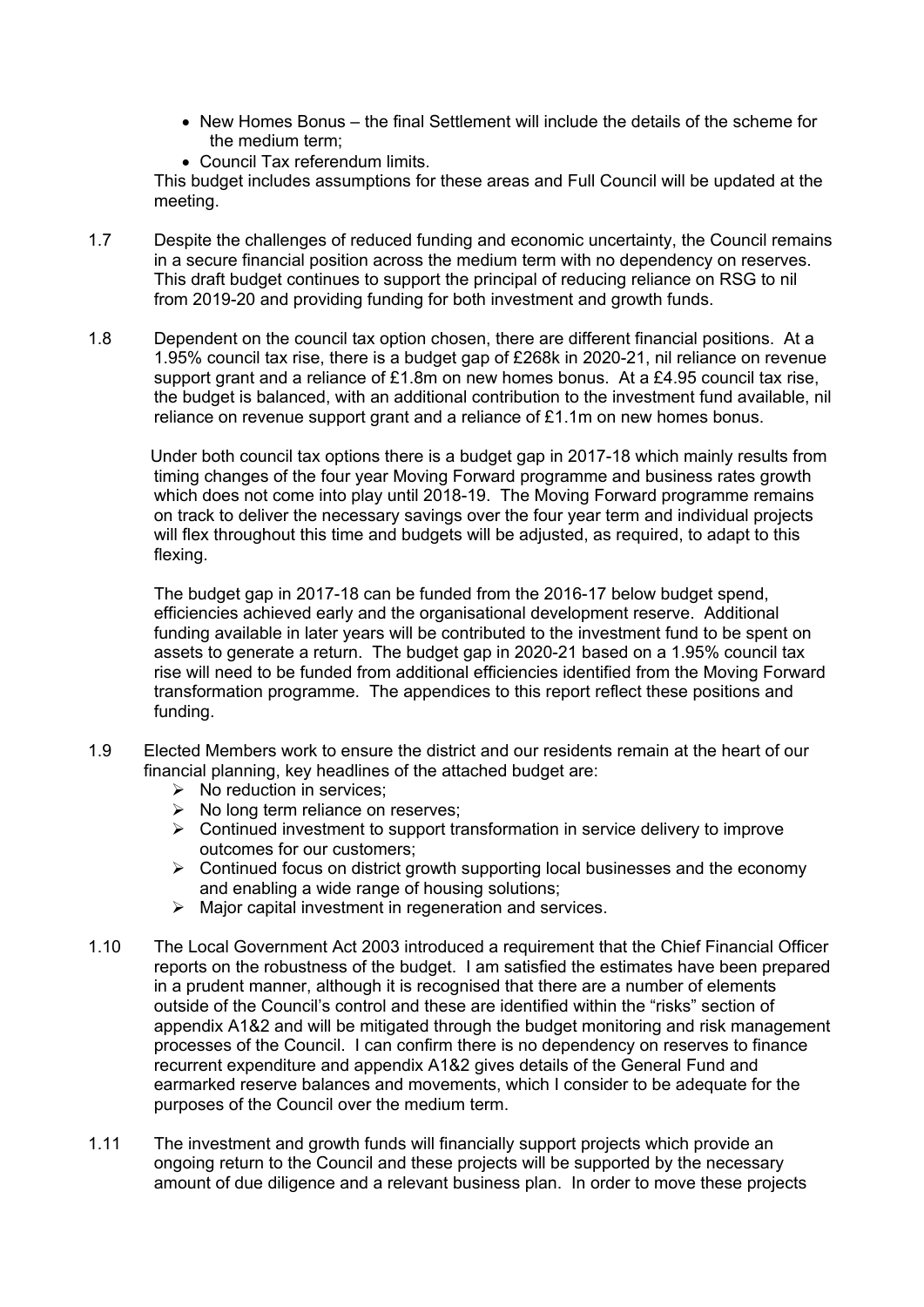forward, the council may need to buy in some external advice, for example; taxation advice on the most efficient company structures, market intelligence for a specific field of income to help with forecasting within business plans, etc. These specialist skills may not be available within the council, so this report recommends that £100,000 is earmarked within the Organisational Development Reserve to provide funding to support feasibility studies when external specialist advice is required.

#### **Capital**

1.12 The draft capital programme for 2017-18 through to 20-21 is:

|                                    | 2017-18 to 20-21 |
|------------------------------------|------------------|
| Programmed spend                   | £9,789k          |
| <b>Forecast Receipts</b>           | (E3, 143k)       |
| <b>Forecast Funding</b>            | (E3,580k)        |
| <b>Net Spend</b>                   | £3,066k          |
| Forecast Reserves as at 01.04.2017 | (E2, 547k)       |
| <b>Shortfall in funding</b>        | £519k            |

This shows a shortfall in capital funding of £519k, which can be funded via internal borrowing based on these budgets. The availability and scope for future projects is therefore limited unless additional receipts or funding is generated, or the spend supports a business case including borrowing. Details of the capital programme are included at appendix H.

#### **NNDR Relief for Newspapers**

- 1.13 The Government have consulted on providing a business rates relief for local newspapers as part of its commitment to supporting a strong and vibrant local press. Responses to this consultation indicated that a relief on business rates bills would generally be welcomed by the industry and help publishers occupy property in their local area. As a result a discount was announced in the March 2016 budget on the following terms:
	- A £1,500 business rates discount for office space occupied by local newspapers for up to 2 years from 1 April 2017;
	- A maximum of one discount per local newspaper title and per hereditament:
	- State Aid limits apply:
	- Will not apply to Local Councils that publish a local newspaper;
	- Will not apply to online-only publications and local magazines.
- 1.14 Relief can be granted by the Council using discretionary powers under section 47(3) of The Local Government Finance Act 1988. Central Government will fully reimburse councils for any relief they grant to eligible properties that fall within the definitions contained with the guidance included in appendix I.

#### 2.0 **OPTIONS**

- 2.1 That recommendations 1a, 2, 3, 4, 5a, 6a, 7 and 8 are approved.
- 2.2 That recommendations 1b, 2, 3, 4, 5b, 6b, 7 and 8 are approved.
- 2.3 That amendments are made before the recommendations 1 to 8 above are approved.

# 3.0 **REASONS FOR RECOMMENDATION(S)**

3.1 To comply with budgetary and policy framework.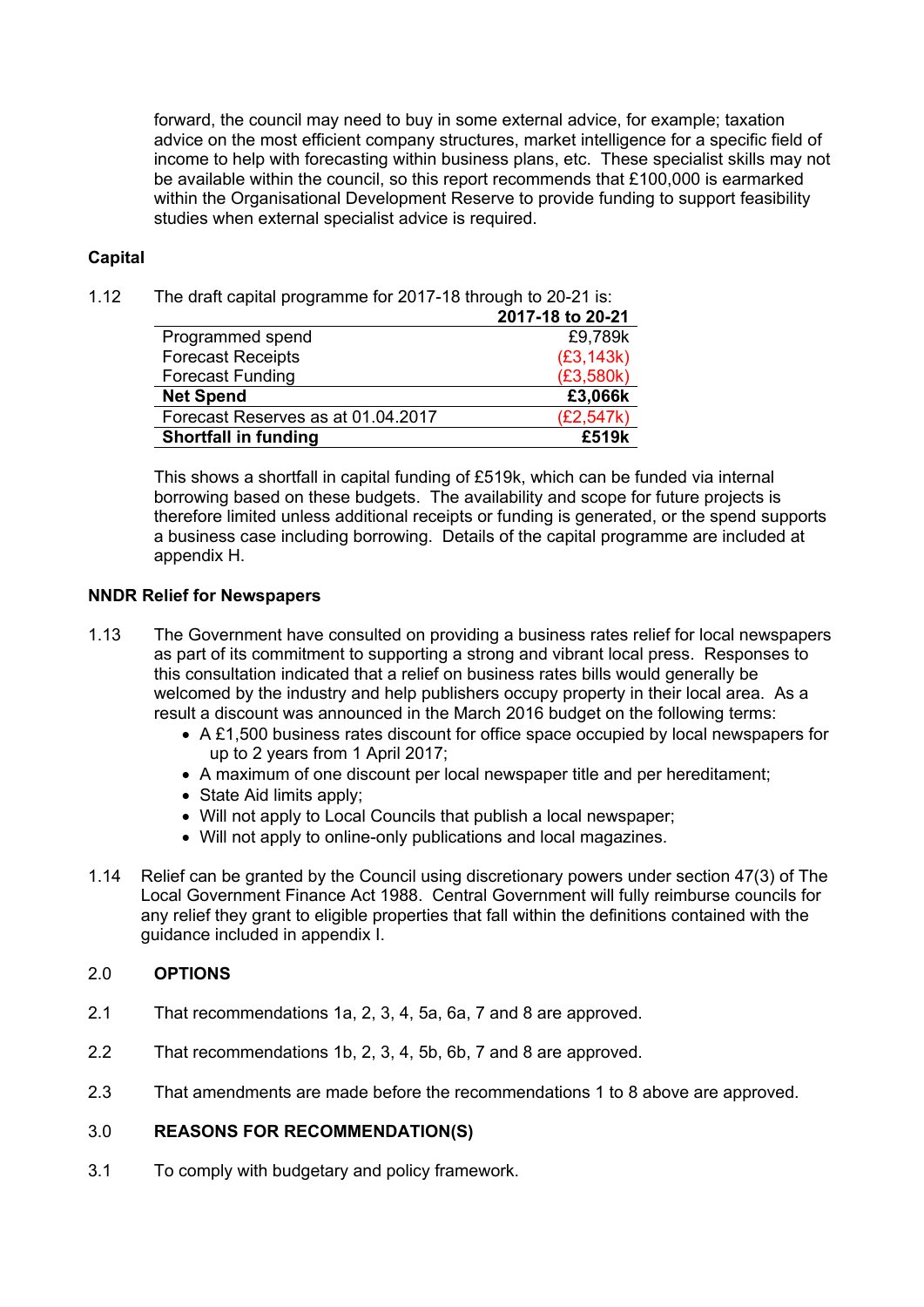# 4.0 **EXPECTED BENEFITS**

4.1 To set an affordable and balanced budget for 2017-18 which delivers on the Council's priorities.

#### 5.0 **IMPLICATIONS**

#### 5.1 **Corporate Priorities**

5.1.1 The budget supports the Council's priorities and the final budget is considered alongside the Corporate Plan.

#### 5.2 **Financial**

5.2.1 The report is of a financial nature and financial implications are covered within the report.

#### 5.3 **Risk Management**

5.3.1 Risk has been considered and is included within the appendices.

#### 5.4 **Stakeholders / Consultation / Timescales**

5.4.1 Consultation is included within the appendices and the responses received are outlined at paragraph 1.4.

#### 5.5 **Transformation Programme**

5.5.1 The budget and transformation programme are intrinsically linked and information on the Moving Forward programme is included as necessary within the report and appendices.

# 6.0 **WARDS/COMMUNITIES AFFECTED**

6.1 N/A

# 7.0 **ACRONYMS**

- 7.1 BPI Basic Performance Increase
- 7.2 CIPFA Chartered Institute of Public Finance and Accountancy
- 7.3 DCLG Department for Communities Local Government
- 7.4 LABV Local Asset Backed Vehicle
- 7.5 LCTRS Localised Council Tax Reduction Scheme
- 7.6 NHB New Homes Bonus
- 7.7 NNDR/NDR National Non-Domestic Rates (Business Rates)
- 7.8 PFI Private Finance Initiative
- 7.9 PRP Performance Related Pay
- 7.10 RSG Revenue Support Grant
- 7.11 S31 Section 31
- 7.12 VFM Value for Money

Background papers:- [N/A](%5CBCF01Democratic%20ServicesCommitteeCommitteeReport%20Guide2014THE%20COMMITTEE%20REPORT%20GUIDE_JUNE%202014.doc)

# **Lead Contact Officer**

Alison Chubbock, Chief Accountant